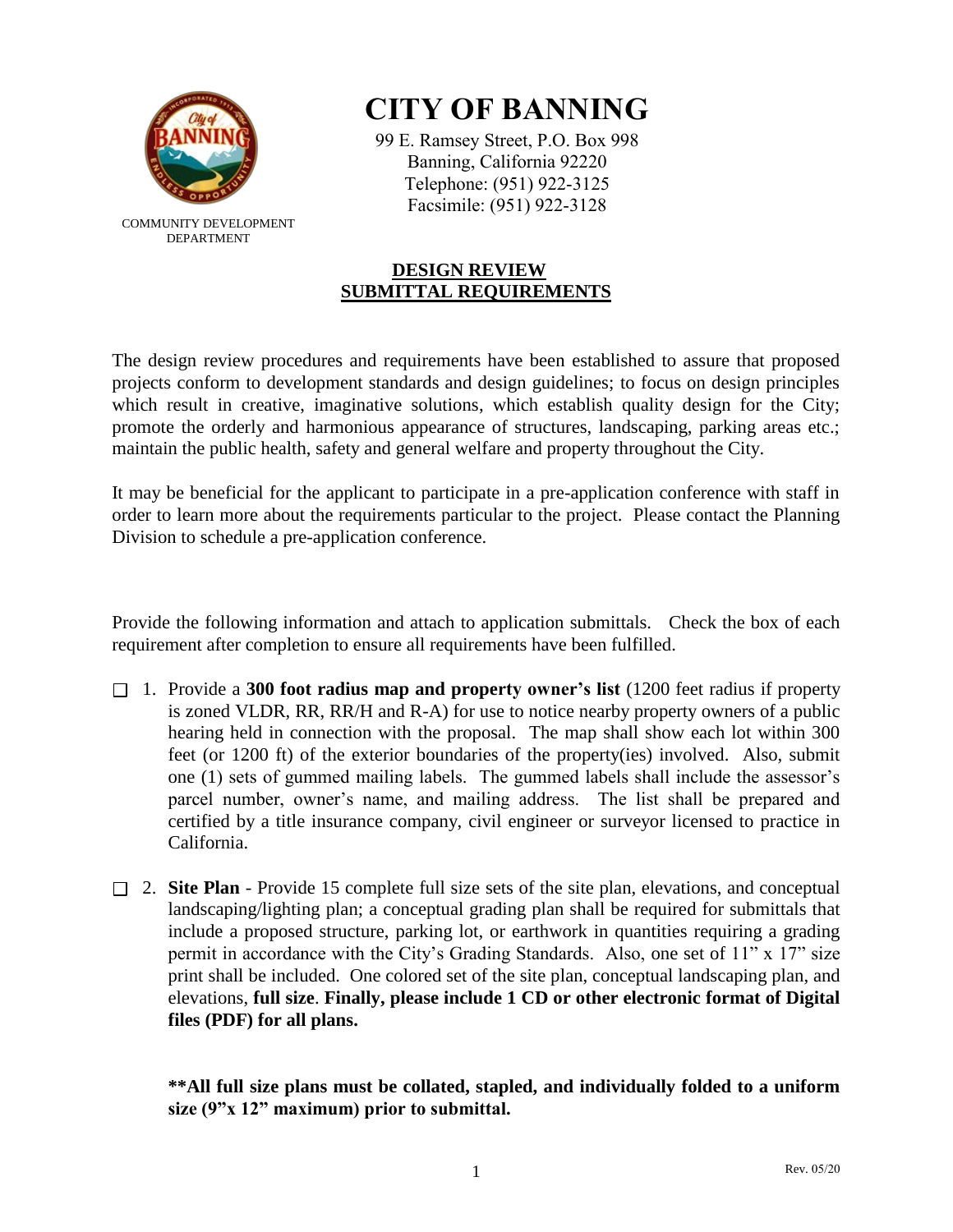NOTE: The drawings must be drawn by a professional architect, engineer, draftsperson, or other qualified professional using a standard architectural or engineering scale.

## **Additional Information to Include:**

- $\square$  Elevations of each building and composite elevation from street if multiple buildings are proposed,
- □ Color renderings
- $\Box$  The kinds and finishes of all the materials to be applied to the exterior surfaces of the proposed structure, walls or additions.
- $\Box$  The lighting to be applied to the exterior wall surfaces or to be used for walkways, drives and parking lots, and the light cast by the building's interior, its signs, etc., which is visible from adjacent or neighboring properties,
- $\Box$  All identifications and direction signs and graphics visible from the exterior of a proposed structure,
- $\Box$  All art work, sculpture, fountains and other ornamental or decorative features visible from surrounding properties,
- $\Box$  All provisions for and design of the following appurtenances if visible from the exterior including but not limited to:
	- o Utility lines, meters, boxes
	- o Fences, walls, and hedges
	- o Sunshades, awnings, louvers
	- o Loading docks
	- o Refuse, storage, and pickup areas
	- o Balconies
	- o Downspouts
	- o Stairs, ramps
	- o Mechanical equipment visible from the exterior
	- o Flues, chimneys, exhaust fans
	- o Penthouses
	- o Antennas
- $\Box$  Proposed access to buildings and parking areas, including pedestrian access.
- 3. Completed **Uniform Development Application** form, including the following information (additional information may be attached to the Uniform Development Application):
	- o Total land area